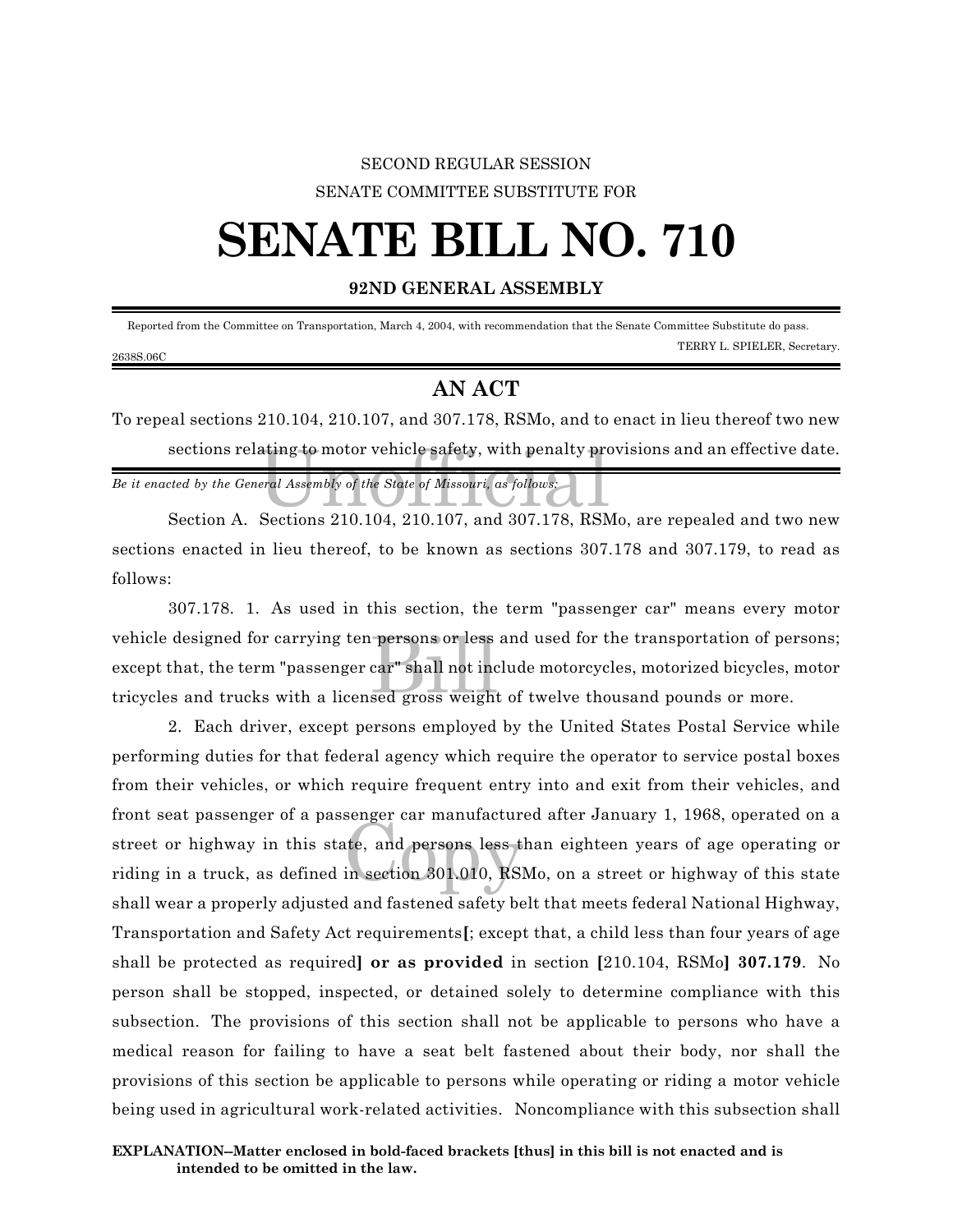not constitute probable cause for violation of any other provision of law.

3. Each driver of a motor vehicle transporting a child four years of age or more**[**, but less than sixteen years of age,**]** shall secure the child in a properly adjusted and fastened **[**safety belt**] restraint pursuant to section 307.179**.

4. In any action to recover damages arising out of the ownership, common maintenance or operation of a motor vehicle, failure to wear a safety belt in violation of this section shall not be considered evidence of comparative negligence. Failure to wear a safety belt in violation of this section may be admitted to mitigate damages, but only under the following circumstances:

(1) Parties seeking to introduce evidence of the failure to wear a safety belt in violation of this section must first introduce expert evidence proving that a failure to wear a safety belt contributed to the injuries claimed by plaintiff;

o wear a safety belt in violation of this section<br>nd may reduce the amount of the plaintiff's<br>t of the damages awarded after any reductio (2) If the evidence supports such a finding, the trier of fact may find that the plaintiff's failure to wear a safety belt in violation of this section contributed to the plaintiff's claimed injuries, and may reduce the amount of the plaintiff's recovery by an amount not to exceed one percent of the damages awarded after any reductions for comparative negligence.

section 302.302.<br>blic safety shall 5. Each driver who violates the provisions of subsection 2 or **[**3**] 7** of this section is guilty of an infraction for which a fine not to exceed ten dollars may be imposed. All other provisions of law and court rules to the contrary notwithstanding, no court costs shall be imposed on any person due to a violation of this section. In no case shall points be assessed against any person, pursuant to section 302.302, RSMo, for a violation of this section.

6. The department of public safety shall initiate and develop a program of public information to develop understanding of, and ensure compliance with, the provisions of this section. The department of public safety shall evaluate the effectiveness of this section and shall include a report of its findings in the annual evaluation report on its highway safety plan that it submits to NHTSA and FHWA pursuant to 23 U.S.C. 402.

ersons than there are s<br>d] passengers [are not<br>shall sit in the area 7. If there are more persons than there are seat belts in the enclosed area of a motor vehicle, then the **[**driver and**]** passengers **[**are not in violation of this section**] who are unable to wear seat belts, shall sit in the area behind the front seat of the motor vehicle unless the motor vehicle is designed only for a front-seated area. This subsection shall not apply to passengers who are accompanying a driver of a motor vehicle who is licensed pursuant to section 302.178, RSMo**.

**307.179. 1. As used in this section, the following terms shall mean:**

**(1) "Child booster seat", a seating system which meets the Federal Motor Vehicle Safety Standards set forth in 49 C.F.R. 571.213, as amended, that is designed to elevate a child to properly sit in a federally approved safety belt system;**

**(2) "Child passenger restraint system", a seating system which meets the**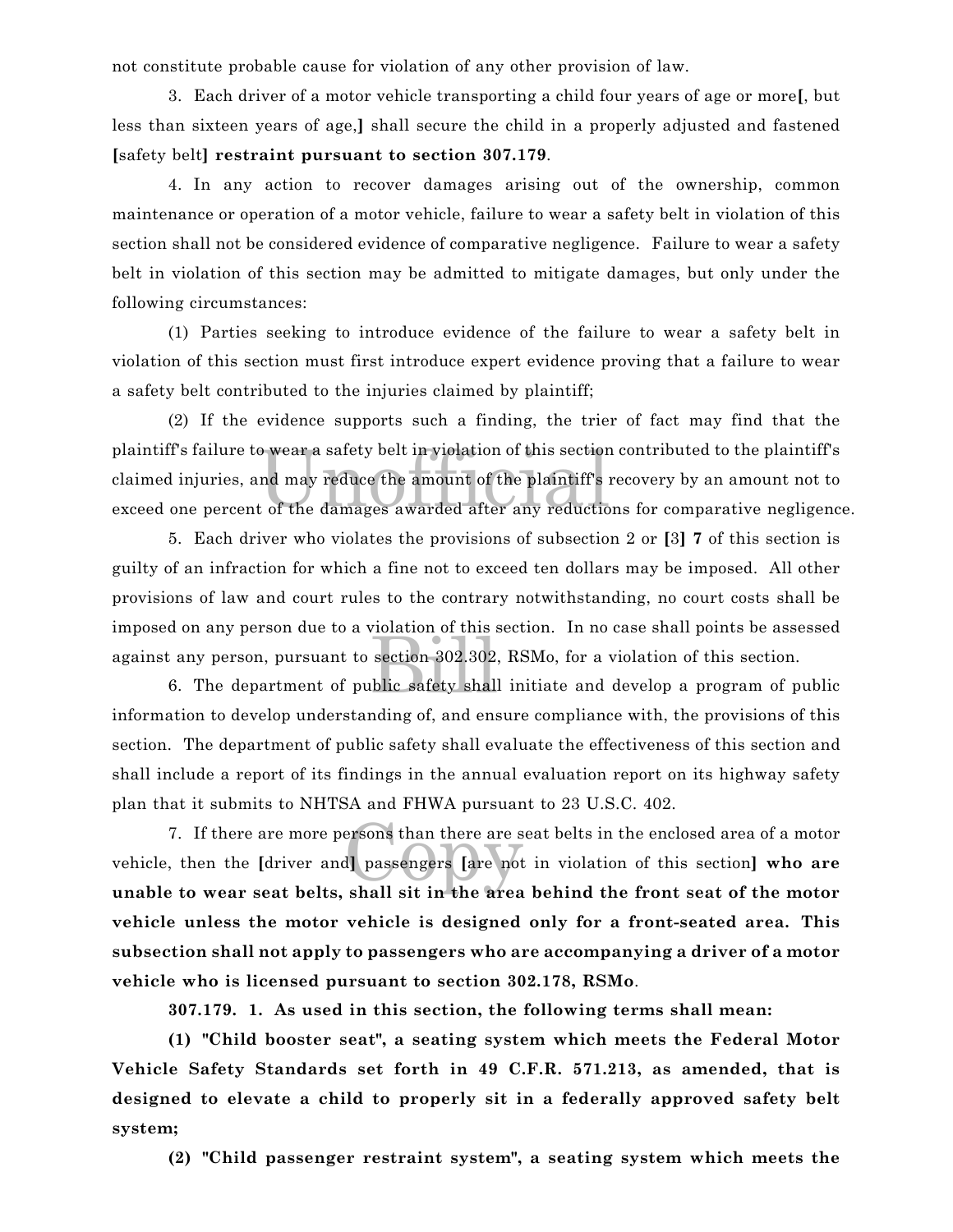**Federal Motor Vehicle Safety Standards set forth in 49 C.F.R. 571.213, as amended, and which is either permanently affixed to a motor vehicle or is affixed to such vehicle by a safety belt or a universal attachment system;**

**(3) "Driver", a person who is in actual physical control of a motor vehicle.**

**2. Every person transporting a child under the age of sixteen years shall be responsible, when transporting such child in a motor vehicle operated by that person on the streets or highways of this state, for providing for the protection of such child as follows:**

**(1) Children less than four years of age, regardless of weight, or children weighing less than forty pounds, regardless of age, shall be secured in a child passenger restraint system appropriate for that child;**

**(2) Children four through five years of age or weighing at least forty pounds but less than sixty pounds shall be secured in a child passenger restraint system or booster seat appropriate for that child;**

rppropriate for that child;<br>ren at least six years of age, or at lea<br>icle safety belt, child passenger restrai **(3) Children at least six years of age, or at least sixty pounds, shall be secured by a vehicle safety belt, child passenger restraint system, or booster seat;**

and the section of the section of the section of the section of the section of the section of the section of the section of the section of the section of the section of the section of the section of the section of the sect **(4) A child weighing more than forty pounds, who would otherwise be required to be secured in a booster seat, may be transported in the back seat of a motor vehicle while wearing only a lap belt if the back seat of the motor vehicle is not equipped with a combination lap and shoulder belt for booster seat installation.**

r her hearing provid<br>n or child booster sea<br>or prosecuting the p **3. Any person who violates this section is guilty of an infraction and, upon conviction, may be punished by a fine of not more than twenty-five dollars and court costs. In no case shall points be assessed against any person, pursuant to section 302.302, RSMo, for violation of this section. If a person receives a citation for violating this section, the charges shall be dismissed or withdrawn if the person prior to or at his or her hearing provides evidence of acquisition of a child passenger restraint system or child booster seat which is satisfactory to the court or the party responsible for prosecuting the person's citation.**

**4. The provisions of this section shall not apply to any public carrier for hire or to school buses as defined in section 301.010, RSMo, unless such school bus has been equipped with safety belts or is required to be equipped with safety belts pursuant to federal motor vehicle safety standards.**

**5. Every car rental agency doing business within Missouri shall inform its customers of the requirements of this section and shall provide for rental of an appropriate child passenger safety restraint system.**

**6. The department of public safety shall initiate and develop a program of public information to develop understanding of, and ensure compliance with the**